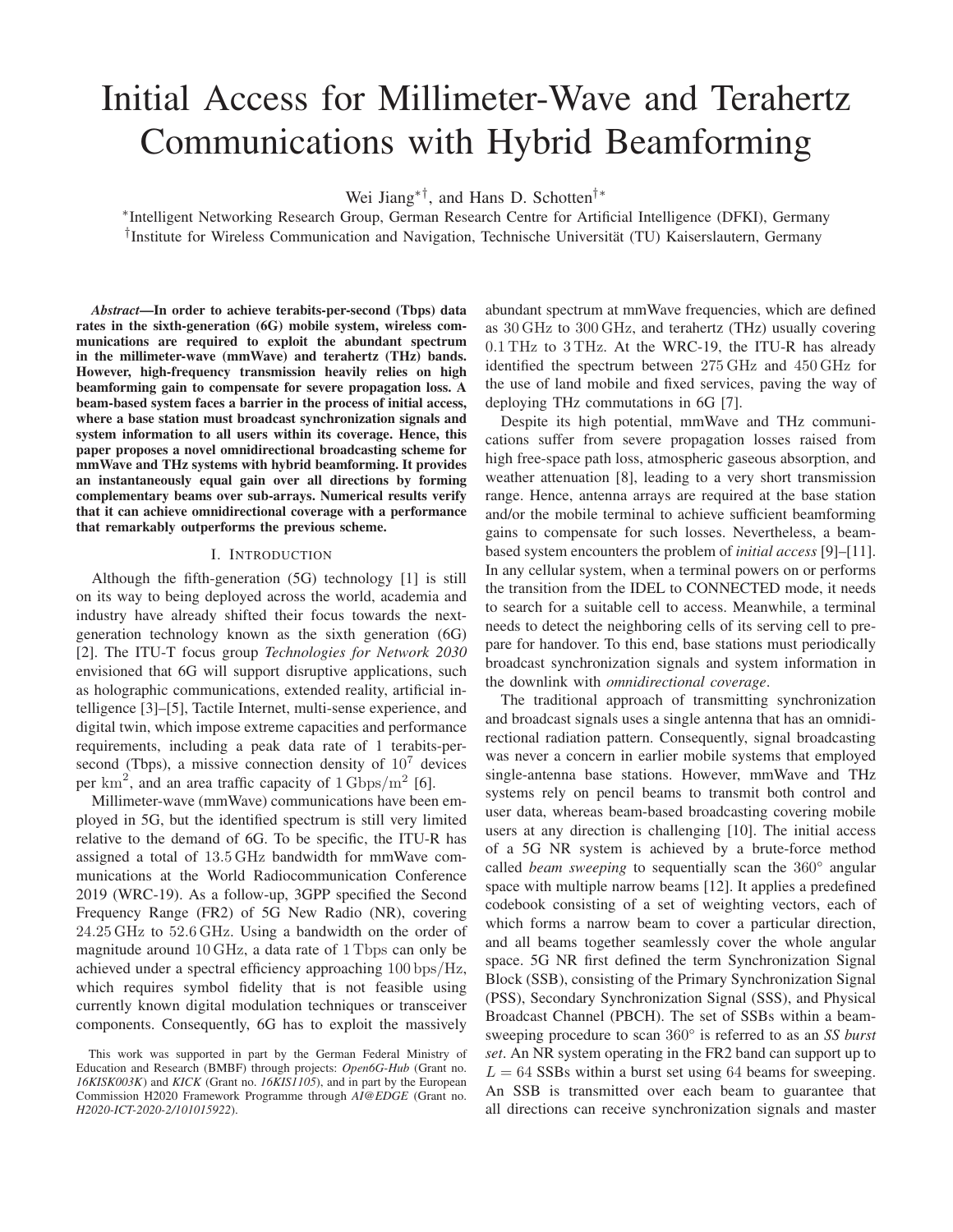system information. This method provides good coverage but suffers from high overhead (the SSB is repeatedly transmitted L times) and long discovery delay [13].

At present, the most appropriate technique for initial access in mmWave and THz communications is called *random beamforming* (RBF) proposed by Yang and Jiang through [14]–[19]. But it still has some drawbacks. Hence, this paper proposes a novel initial-access technique called *complementary beamforming* (CBF), which goes beyond the RBF in terms of the following aspects:

- The RBF is based on *digital beamforming*, which is too expensive and power-consuming for large-scale arrays. Our proposal focuses on hybrid beamforming that is more suitable for mmWave and THz communications. It makes full use of sub-arrays in the hybrid digital-analog architecture to form complementary patterns.
- The RBF achieves omnidirectional coverage by *averaging* many beams over the time or frequency domain. There is a performance loss compared to the benchmark (the single-antenna broadcasting) due to the power fluctuation in the angular domain. In contrast, the CBF can provide *instantaneously* isotropic gain using complementary beams and thus improve performance.
- The RBF needs to form many random beam patterns in a short time/frequency span to achieve averaged equal gains over all directions. The isotropic gain of the CBF is achieved by a pair of complementary beams, which can be fixed. Thus, it simplifies the implementation.

The remainder of this paper is organized as follows: Section II introduces the system model, while Section III proposes complementary beamforming. Finally, Section IV gives numerical results, and conclusions are made in Section V.

## II. SYSTEM MODEL

Implementing digital beamforming in a mmWave or THz transceiver equipped with a large-scale array needs a large number of RF components, leading to high hardware cost and power consumption. This constraint has driven the application of analog beamforming, using only a single RF chain. Analog beamforming is implemented as the *de-facto* approach for indoor mmWave systems. However, it only supports singlestream transmission and suffers from the hardware impairment of analog phase shifters, e.g., random phase noise [20]. As a consequence, hybrid beamforming [21] has been proposed as an efficient approach to support multi-stream transmission with only a few RF chains and a phase-shifter network. Compared with analog beamforming, hybrid beamforming supports spatial multiplexing, diversity, and spatial-division multiple access. It achieves spectral efficiency comparable to digital beamforming with much lower hardware complexity and cost. Therefore, it is promising for mmWave and THz transceivers in 6G systems [22].

Hybrid beamforming can be implemented with different forms of circuit networks, resulting in two basic structures:

• *Fully-Connected Hybrid Beamforming*

The transmit data is first precoded in the baseband into

M data streams, and each stream is processed by an independent RF chain. Each RF chain is connected to all N antennas via an analog network, where  $N \gg M$ . Hence, a total of  $MN$  analog phase shifters are required.

• *Partially-Connected Hybrid Beamforming* As shown in Fig.1, each RF chain is only connected to a subset of all antenna elements called a sub-array. This structure is preferred from the perspective of practice since it substantially lowers hardware complexity (as well as power consumption) by dramatically reducing the number of analog phase shifters from  $MN$  to N.



Fig. 1. Block diagrams of partially-connected hybrid beamforming.

Without loss of generality, we use partially-connected hybrid beamforming hereinafter to analyze the proposed scheme but its applicability to fully-connected hybrid beamforming will be discussed in Sub-Sec. III-D. Mathematically, the output of the baseband precoder is denoted by  $s_m[t]$ ,  $1 \leq m \leq M$ , as shown in Fig.1. After digital-to-analog conversion and upconversion, the  $m^{th}$  RF chain feeds

$$
\Re\left[s_m[t]e^{j2\pi f_0t}\right], \ 1 \le m \le M,\tag{1}
$$

into the analog network, where  $\Re[\cdot]$  denotes the real part of a complex number, and  $f_0$  stands for the carrier frequency. In the partially-connected beamforming, an array is divided into several sub-arrays, and each antenna is allocated to only one RF chain. Each sub-array contains  $N_s = N/M$  elements (suppose  $N_s$  is an integer). We write  $\phi_{nm}$ , for  $1 \leq n \leq N_s$ and  $1 \leq m \leq M$  to denote the added phase shift on the  $n^{th}$ antenna of the  $m<sup>th</sup>$  sub-array, and thus the vector of transmit signals for the  $m^{th}$  sub-array is given by

$$
\mathbf{s}_m(t) = (2)
$$
  

$$
\left[ \Re \left[ s_m[t] e^{j2\pi f_0 t} e^{j\phi_{1m}} \right], \dots, \Re \left[ s_m[t] e^{j2\pi f_0 t} e^{j\phi_{N_s m}} \right] \right]^T.
$$

Radiating a plane wave into a homogeneous media in the direction indicated by the angle of departure  $\theta$ , the time difference between a typical element n of the  $m<sup>th</sup>$  sub-array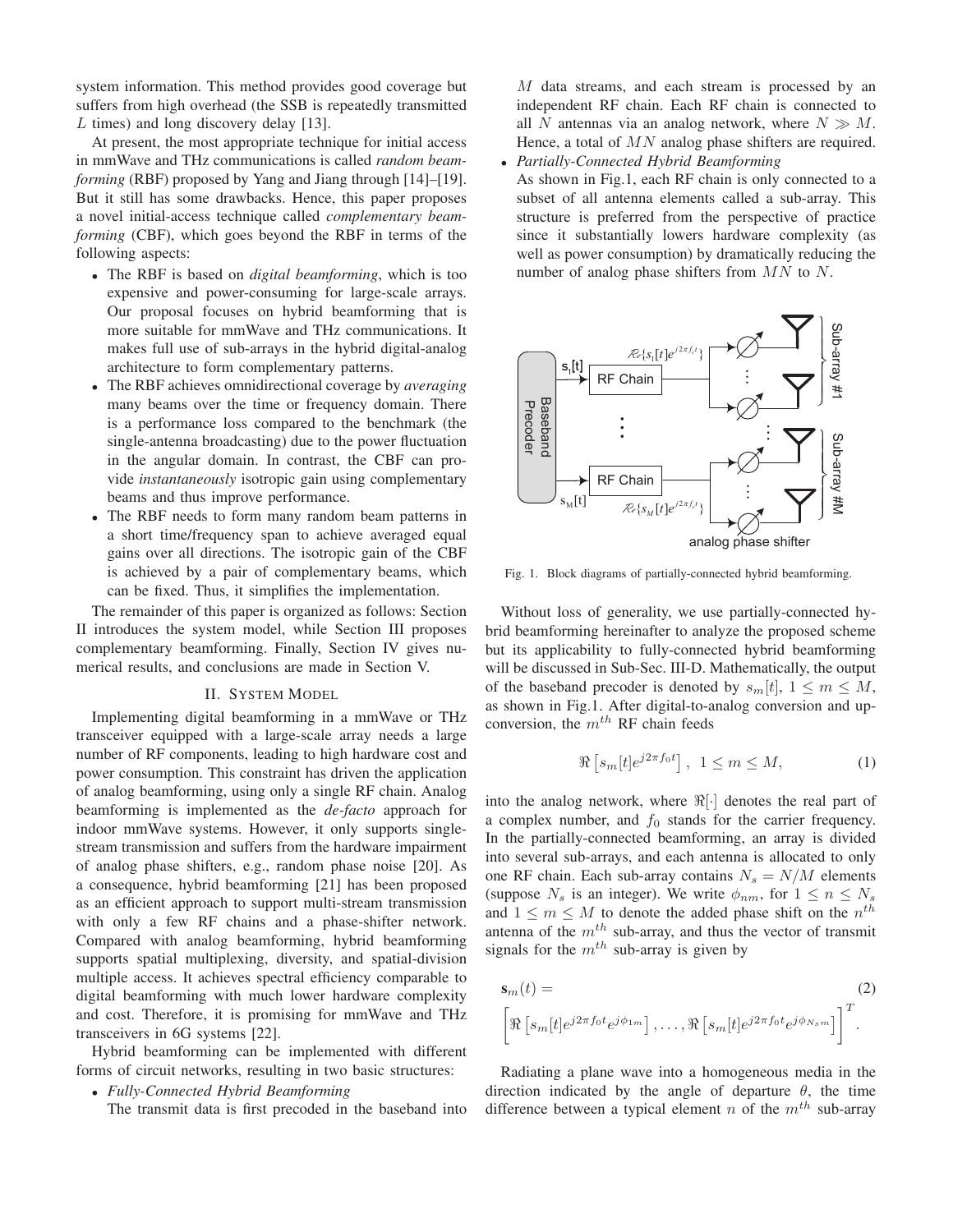and the reference point is denoted by  $\tau_{nm}(\theta)$ . Within a flatfading wireless channel, the received passband signal is

$$
y(t) = \sum_{m=1}^{M} \sum_{n=1}^{N_s} \Re \left[ h_m(t) s_m[t] e^{j2\pi f_0(t - \tau_{nm}(\theta))} e^{j\phi_{nm}} \right] + n(t)
$$
  
=  $\Re \left[ \left( \sum_{m=1}^{M} h_m(t) s_m[t] \sum_{n=1}^{N_s} e^{-j2\pi f_0 \tau_{nm}(\theta)} e^{j\phi_{nm}} \right) e^{j2\pi f_0 t} \right]$   
+  $n(t)$ , (3)

where  $h_m(t)$  represents the channel response between the  $m^{th}$ sub-array and receiver, and  $n(t)$  the noise. In wideband communications, a frequency-selective channel can be transferred to a set of frequency-flat channels, where the scheme can be straightforwardly applied over each subcarrier [23].

Denoting the steering vector of sub-array  $m$  as

$$
\mathbf{a}_{m}(\theta) = \left[e^{-j2\pi f_0 \tau_{1m}(\theta)}, \dots, e^{-j2\pi f_0 \tau_{N_s m}(\theta)}\right]^T, \quad (4)
$$

and its weighting vector (due to analog phase shift) as

$$
\mathbf{w}_m = \left[e^{j\phi_{1m}}, \dots, e^{j\phi_{N_s m}}\right]^T, \tag{5}
$$

Eq. (3) can be rewritten as

$$
y(t) = \Re \left[ \left( \sum_{m=1}^{M} h_m(t) s_m[t] \mathbf{w}_m^T \mathbf{a}_m(\theta) \right) e^{j2\pi f_0 t} \right] + n(t),
$$
  
= 
$$
\Re \left[ \left( \sum_{m=1}^{M} h_m(t) s_m[t] g_m(\theta, t) \right) e^{j2\pi f_0 t} \right] + n(t), \quad (6)
$$

with the beam pattern generated by the  $m^{th}$  sub-array:

$$
g_m(\theta, t) = \mathbf{w}_m^T \mathbf{a}_m(\theta) = \sum_{n=1}^{N_s} e^{-j2\pi f_0 \tau_{nm}(\theta)} e^{j\phi_{nm}}.
$$
 (7)

After down-conversion and sampling at the receiver, the baseband equivalent received signal can be simplified into (neglecting the time index)

$$
y = \sum_{m=1}^{M} h_m g_m(\theta) s_m + n,\tag{8}
$$

where  $y$  is the received symbol,  $s_m$  is the precoded symbol for the  $m^{th}$  RF chain, and  $h_m$  denotes the baseband channel coefficient between the  $m<sup>th</sup>$  sub-array and receiver.

## III. COMPLEMENTARY BEAMFORMING

# *A. Design Criteria*

In the previous RBF scheme [24], the time-frequency resources are divided into many small time-frequency blocks (TFB) indexed by  $t$ , and a random pattern is applied on each TFB. For a sufficient number of random patterns, the average power is nearly equal for each direction. Then, the RBF achieves omnidirectional coverage with *averaged* equal gain at any direction. The criteria in designing the random pattern sequence can be summarized as follows

• Keep equal average power in each direction for omnidirectional coverage

- Set equal power in each antenna to maximize power amplifier efficiency
- Use random beams with the minimum variance to achieve the maximal capacity

To achieve the objective of isotropic radiation, *the pattern variance* in the angular dimension is defined as a metric to measure the pattern's degree of deviation from a circle:

$$
\sigma_g^2 = \frac{1}{2\pi} \int_0^{2\pi} \left[ \left| g(\theta, t) \right|^2 - \mathbb{E} \left( \left| g(\theta, t) \right|^2 \right) \right]^2 d\theta, \qquad (9)
$$

where E means mathematical expectation. To satisfy the second and third criteria, the basis weighting vector has the minimum variance and unit module for each entry, i.e.,

• 
$$
\mathbf{w}_0 = \arg \min(\sigma_g^2)
$$
,

• 
$$
|w_1| = |w_2| = \cdots = |w_N| = 1.
$$

## *B. Complementary Patterns in Hybrid Beamforming*

Despite achieving omnidirectional coverage with averaged equal power, the power distribution of an individual random beam in the RBF still fluctuates in the angular domain, as shown in Fig. 2 of [14]. Compared with the single-antenna broadcasting with even energy distribution, this fluctuation leads to performance loss. To be specific, a beam null such as that located in 0° or 180° brings a low signal-to-noise ratio and then error bits, analog to a deep fade in a wireless channel. However, it is impossible to form a *circular* beam over some types of arrays, such as a uniform linear array (ULA). To avoid this constraint, this paper proposes to use a pair of beams (or more), taking advantage of sub-arrays in hybrid beamforming, rather than a single beam. These two beams are complementary to each other to form omnidirectional coverage with *instantaneous* equal gain at any direction. As a result, the optimal performance identical to that of a single antenna with a high PA can be obtained.

Without loss of generality, we use hybrid beamforming with two RF chains, i.e.,  $M = 2$ , as an example, while its generalization will be discussed in Sub-Sec. III-D. Instead of a unique weighting vector in the RBF, the CBF determines a pair of weighting vectors, satisfying the following criteria:

• Minimize the variance of individual pattern, i.e.,

$$
\hat{\mathbf{w}}_k = \arg\min(\sigma_{g_k}^2), \ k = 1, 2,
$$

where  $g_k$  denotes the individual pattern of  $w_1$  and  $w_2$ over sub-array 1 and 2, respectively.

• Minimize the variance of the composite pattern, i.e.,

$$
\{\hat{\mathbf{w}}_1, \hat{\mathbf{w}}_2\} = \arg\min(\sigma_g^2).
$$

We define the amplitude of the composite pattern as

$$
|g(\theta, t)| = \sqrt{\frac{|g_1(\theta, t)|^2 + |g_2(\theta, t)|^2}{2}}.
$$
 (10)

• Set equal transmit power in each antenna to maximize the PA efficiency, i.e.,

$$
|w_1| = |w_2| = \dots = |w_{N_s}| = 1.
$$
 (11)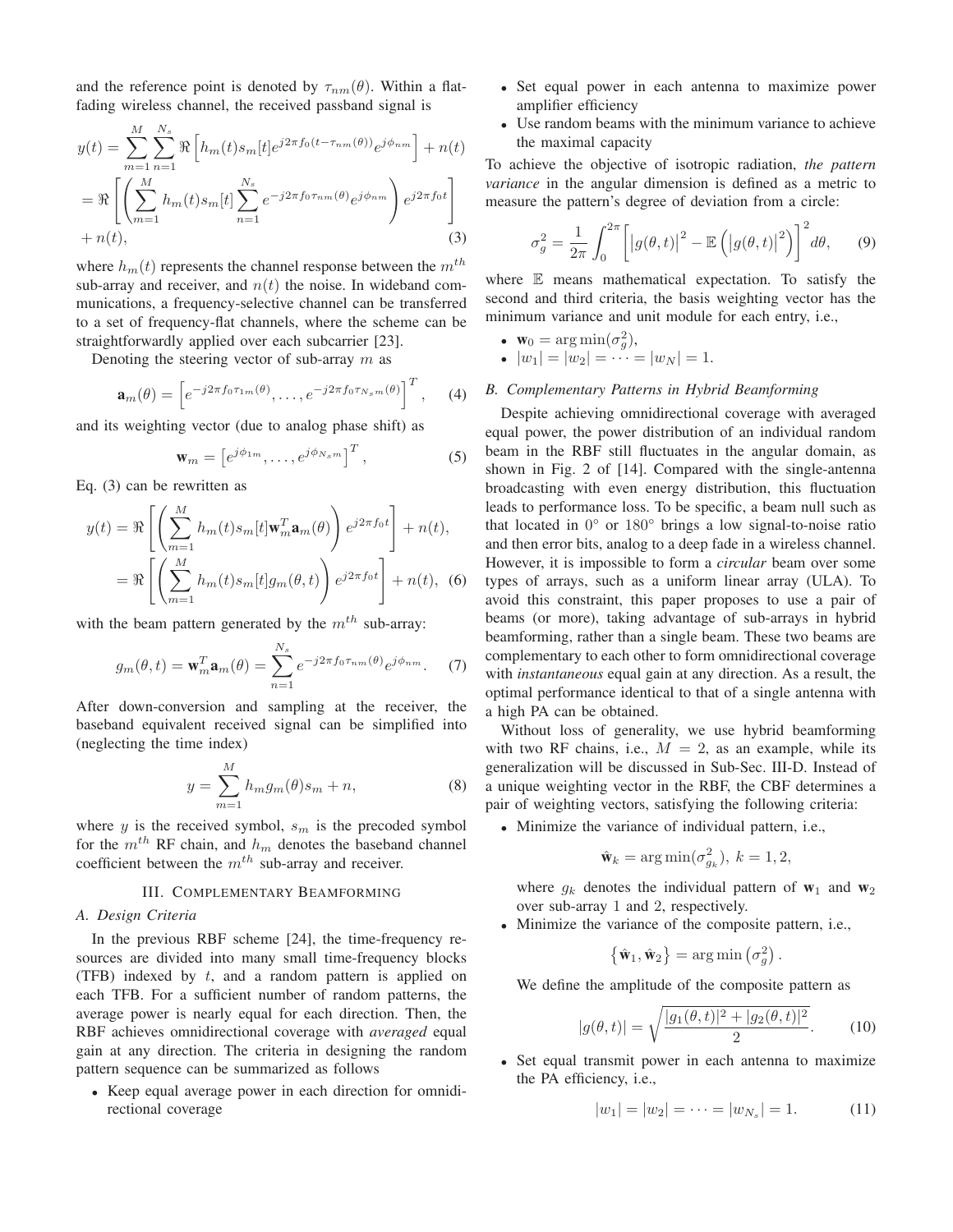Given the steering vectors of sub-arrays, the desired weighting vectors can be determined by conducting a computer search, as depicted in Algorithm 1. This process is not computationally complex, even with large antenna numbers. Moreover, engineers can figure out these weighting vectors during system design and configure equipment beforehand, imposing no burden on the system operation. Fig.2 illustrates a pair of complementary beams over an 16-element ULA as an example. Although either beam still fluctuates in the angular domain, their composite pattern is strictly isotropic with zero deviation  $\sigma_g^2 = 0$ , namely

$$
|g|^2 = \frac{|g_1|^2 + |g_2|^2}{2} = 1.
$$
 (12)



Fig. 2. Schematic diagram of a pair of complementary beams over a 16 element ULA, generating a composite pattern with instantaneously equal gain over all directions, satisfying  $(\sigma_g^2 = 0)$ .

| <b>Algorithm 1: Determine Complementary Beams</b>                                                                                        |
|------------------------------------------------------------------------------------------------------------------------------------------|
| <b>input</b> : $\mathbf{a}_m(\theta)$ , $m = 1, 2$                                                                                       |
| <b>input</b> : Accuracy factor $K > 1$                                                                                                   |
| <b>Result:</b> $\tilde{\mathbf{w}}_1, \tilde{\mathbf{w}}_2$                                                                              |
| Coefficient granularity $\Delta \phi \leftarrow \frac{2\pi}{K}$ ;                                                                        |
| A coefficient set $\mathbf{C} \leftarrow \{1, e^{\Delta \phi}, e^{2\Delta \phi}, \dots, e^{(K-1)\Delta \phi}\}$ ;                        |
| Space of weighting vectors $\mathbf{W} \leftarrow \mathbf{C}^{N_s}$ :                                                                    |
| Initialization: $\tilde{\sigma}_a^2 \leftarrow 1$ , $\tilde{w}_1 \leftarrow 0$ , $\tilde{w}_2 \leftarrow 0$                              |
| foreach $w_1, w_2 \in W$ do                                                                                                              |
| $g_1(\theta) \leftarrow \mathbf{w}_1^T \mathbf{a}(\theta), g_2(\theta) \leftarrow \mathbf{w}_2^T \mathbf{a}(\theta);$                    |
| $ g(\theta)  \leftarrow \sqrt{\frac{ g_1(\theta) ^2 +  g_2(\theta) ^2}{2}};$                                                             |
| Compute $\sigma_q^2$ in terms of Eq. (9);                                                                                                |
| if $\sigma_q^2 < \tilde{\sigma}_q^2$ then                                                                                                |
| $ \tilde{\sigma}_a^2 \leftarrow \sigma_a^2, \tilde{\mathbf{w}}_1 \leftarrow \mathbf{w}_1, \tilde{\mathbf{w}}_2 \leftarrow \mathbf{w}_2;$ |
| end                                                                                                                                      |
| end                                                                                                                                      |



Fig. 3. Schematic diagram of complementary beamforming over partiallyconnected hybrid transmitter, where two branches of orthogonal precoded signals are independently beam formed over two sub-arrays to generate two complementary patterns.

#### *C. Baseband Precoding and Decoding*

In digital beamforming, a data symbol is weighted correctly and transmitted at all elements to achieve constructively superposition in desired directions. If two sub-arrays of hybrid beamforming transmit the same symbol, i.e.,  $s_1 = s_2$ , and their channels are fully correlated  $h_1 = h_2 = h$ , Eq. (8) becomes

$$
y = (g_1(\theta) + g_2(\theta))hs_m + n. \tag{13}
$$

In terms of Eq. (7), we can obtain

$$
g_1(\theta) + g_2(\theta) = \sum_{m=1}^{2} \sum_{n=1}^{N_s} e^{-j2\pi f_0 \tau_{nm}(\theta)} e^{j\phi_{nm}}
$$
  
= 
$$
\sum_{n'=1}^{2N_s} e^{-j2\pi f_0 \tau_{n'm}(\theta)} e^{j\phi_{n'm}}
$$
  
= 
$$
g(\theta, t),
$$
 (14)

implying that hybrid beamforming falls back to analog beamforming. It imposes the requirements that different streams of hybrid beamforming should be independent to form individual patterns. Meanwhile, the broadcasting of synchronization signals and system information emphasize on reliability, rather than throughput. To this end, the precoding scheme with spatial diversity is preferred. The Alamouti scheme [25], is the unique complex-symbol space-time block code (STBC) with full transmit diversity at full symbol rate, which has been applied in practical systems and is quite flexible to be integrated with other schemes, e.g., opportunistic space-time coding [26].

A pair of symbols  $\mathbf{s} = [s_1, s_2]^T$  are precoded as follows:

$$
\begin{pmatrix} s_1 \\ s_2 \end{pmatrix} \xrightarrow{\text{Precoding}} \begin{pmatrix} s_1 & -s_2^* \\ s_2 & s_1^* \end{pmatrix} . \tag{15}
$$

The row of the precoded matrix corresponds to the spatial domain, i.e., different sub-arrays, while the column stands for the temporal domain. In other words,  $s_1$  and  $-s_2^*$  are transmitted by sub-array 1 over two consecutive symbol periods, and meanwhile  $s_2$  and  $s_1^*$  are transmitted by sub-array 2,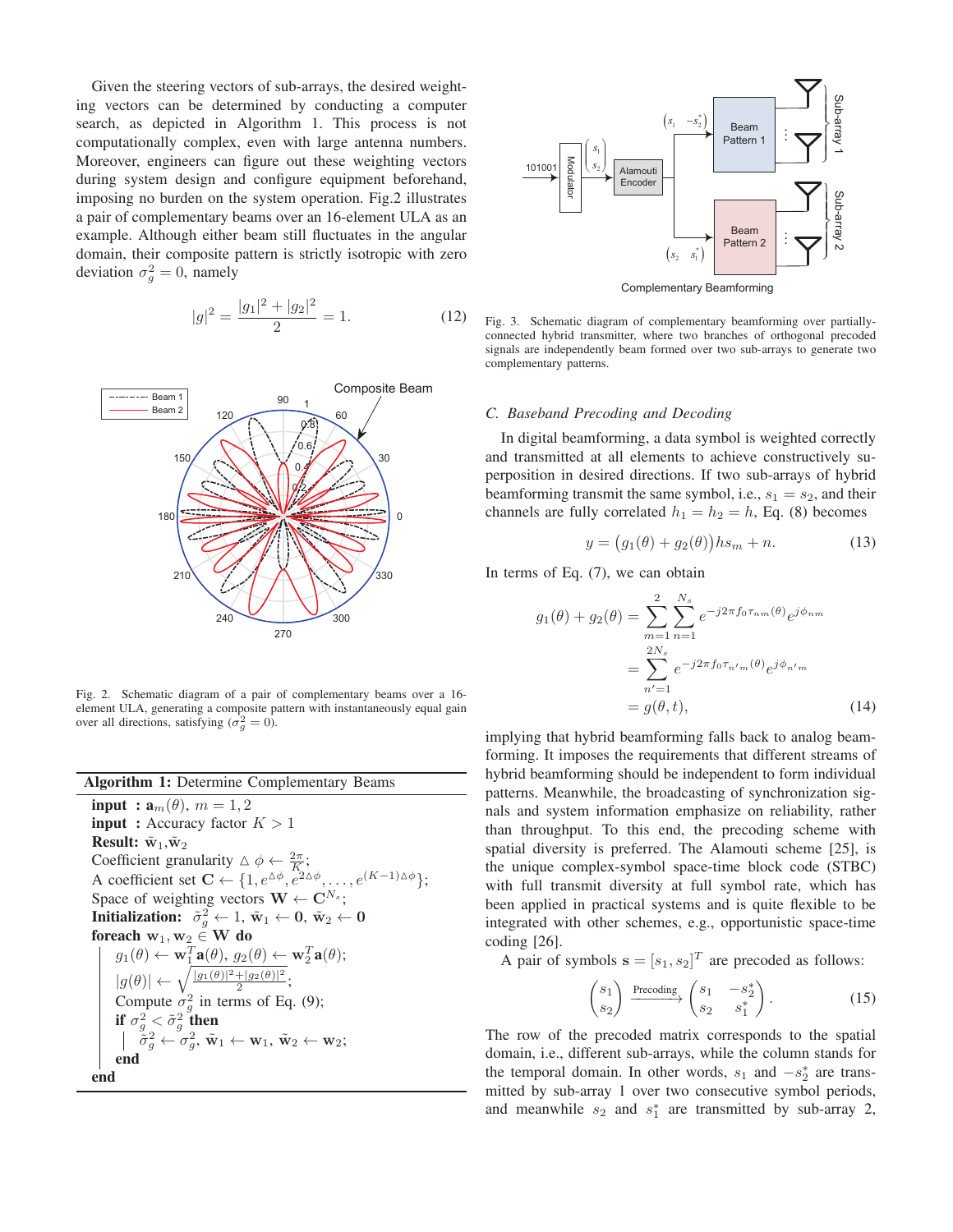as shown in Fig.3. In the complementary beamforming, two streams are independently beam formed over sub-arrays 1 and 2, respectively. The electromagnetic interference phenomenon occurs only among elements transmitting correlated signals. Thereby, the pattern of different sub-arrays can be regarded as independent. According to Eq. (8), the received symbols over two consecutive symbol periods can be expressed by

$$
\begin{cases}\n y_1 = g_1 h_1 s_1 + g_2 h_2 s_2 + n_1, \\
y_2 = -g_1 h_1 s_2^* + g_2 h_2 s_1^* + n_2.\n\end{cases}
$$
\n(16)

Building a vector of received symbols as  $y = [y_1, y_2^*]^T$ , a noise vector  $\mathbf{n} = [n_1, n_2^*]^T$ , and a composite channel matrix

$$
\mathbf{H} = \begin{pmatrix} g_1 h_1 & g_2 h_2 \\ g_2^* h_2^* & -g_1^* h_1^* \end{pmatrix},\tag{17}
$$

which is assumed to be perfectly known from channel estimation, Eq. (16) is rewritten into matrix form as

$$
y = Hs + n.\t(18)
$$

With typical decoding schemes for the Alamouti coding, the transmitted symbols can be detected, e.g., using the minimum mean-square error (MMSE) decoding

$$
\hat{\mathbf{s}} = \left(\mathbf{H}^H \mathbf{H} + \sigma^2 \mathbf{I}\right)^{-1} \mathbf{H}^H \mathbf{y},\tag{19}
$$

where  $\sigma^2$  is the noise variance, and I denotes the unit matrix.

## *D. Extension*

In addition to partially-connected hybrid beamforming with two sub-arrays, which is applied as an example for simplicity, the proposed scheme is also applicable to fully-connected hybrid beamforming and any number of M RF chains. The output of the procoder is fed into the RF chains, and each RF chain beam formed its corresponding transmitted signal over all elements. If we treat the whole array as same as a sub-array, it results in multiple complementary beams in fully-connected hybrid beamforming. There are at least two RF chains in hybrid architecture. If the number of RF chains is even, we can group them into pairs, and apply the CBF directly pair-by-pair. Two sub-arrays corresponding to each pair of RF chains generates a pair of complementary beams. If the number of RF chains is odd, we can group the last three RF chains into one group, and then find three complementary beams to minimize the deviation of their composite pattern.

# IV. SIMULATIONS

The performance of the proposed CBF in terms of the bit error rate (BER) is verified through numerical results acquired by computer simulations. Since link reliability is more important than the data rate in broadcasting synchronization signals and system information, low-order modulation, i.e., quadrature phase-shift-keying (QPSK), is employed. To get an insight into the performance without any other influential factors, the uncoded BER comparison in Additive White Gaussian Noise (AWGN) channels is conducted. Moreover, the results over Rayleigh fading channels are observed, where channel coefficients vary in block-wise. For a direct comparison with the RBF scheme, an 8-element ULA is applied. We also assume that the channels of two sub-arrays are the same  $h_1 = h_2$ . Then, the performance of the Alamouti precoding over two antennas is identical to that of the single antenna (as the benchmark) under the same power budget.

The proposed scheme is compared with the RBF, using the signal-antenna broadcasting as the benchmark. Note that the single antenna needs a high power amplifier, which brings high hardware costs and power consumption. Moreover, mmWave and THz communications must rely on beamforming over a large-scale array to extend the communication range for transmitting both user data and control signalling. Although a single-antenna broadcasting scheme is optimal for synchronization and broadcast signals, it is not an option for user data transmission in mmWave and THz communications. Hence, it can only serve as the benchmark for omni-directional coverage, rather than a real candidate. In order to verify the omnidirectional coverage property of the CBF, we select different angles for a mobile station to observe its BER performance in the downlink. As we expect for the broadcast channels, the proposed scheme gets identical performance in any angle, as the RBF and the single-antenna broadcasting. However, the CBF outperforms the RBF since it provides instantaneous equal gains in all directions and avoids the fluctuation of energy distribution in the angular domain.

The total power budget for the three schemes is the same for a fair comparison. The uncoded BER performance in an AWGN and frequency-flat Rayleigh fading channel is illustrated in Fig.4. The CBF can achieve the optimal performance indicated by the single antenna in both channels since it provides instantaneous equal gain without any beam null. The bit errors of the RBF in AWGN is raised from the beam nulls that cause a very low signal-to-noise ratio. In fading channels, all three schemes suffer from channel fading, where most of the bit errors are caused by the deep fade of wireless channels, but the CBF is also superior to the RBF.

## V. CONCLUSION

This paper proposed a novel beamforming scheme for the initial access of future 6G systems, which adopt millimeterwave and terahertz communications with hybrid analog-digital architecture. The proposed scheme provides omnidirectional coverage for the broadcasting of synchronization signals and master system information, such as Synchronization Signal Block specified in 5G New Radio, to all mobile uses at any angle of a cell. Unlike the previous RBF technique that achieves omnidirectional coverage by averaging many random patterns, it can generate instantaneously isotropic radiation to avoid the energy fluctuation in the angular domain by forming complementary beams. Consequently, it outperforms random beamforming since the performance loss is caused by the low signal-to-noise ratio due to beam nulls.